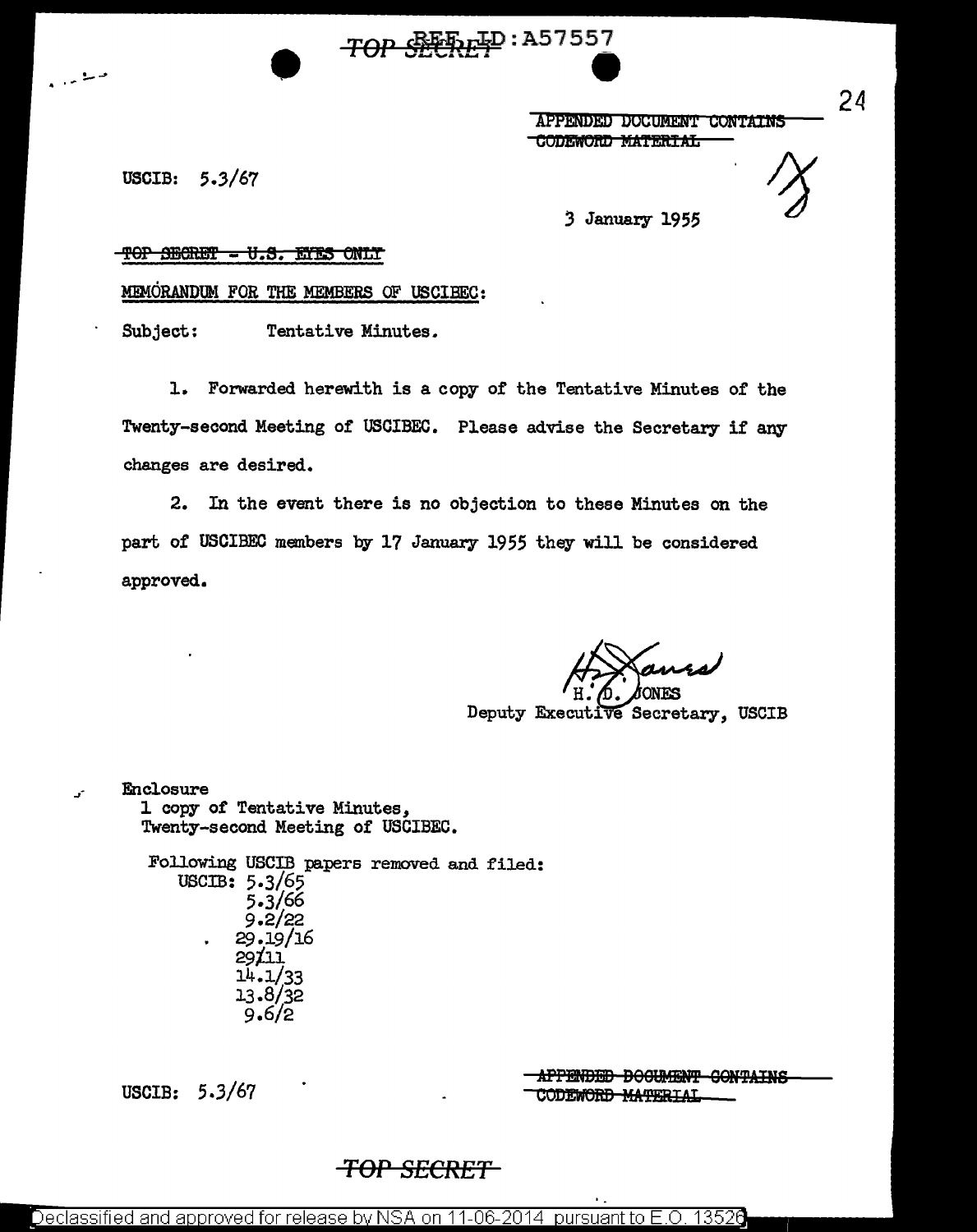

# **-GONFIDENTIAL - U.S. EYES ONLY**

## MINUTES OF THE TWENTY-SECOND MEETING

## **F THE**

#### USCIB EXECUTIVE COMMITTEE

Captain Rufus L. Taylor. USN. Chairman

 $\mathbf{r}$  and  $\mathbf{r}$ 

 $\sim$ 

### PRESENT:

 $\ddot{\phantom{0}}$ 

٠

| <b>DEFENSE:</b>     | Mr. Philip J. Patten<br>(for Mr. William H. Godel)                 |
|---------------------|--------------------------------------------------------------------|
| <b>STATE:</b>       | Mr. T. Achilles Polyzoides                                         |
| FBI:                | Mr. S. Drake Ellis                                                 |
| <u>NSA:</u>         | Captain Dwight M. Agnew, USN                                       |
| <b>CIA:</b>         |                                                                    |
| ARMY:               | Lt. Colonel Richard Leffers                                        |
| <b>NAVY:</b>        | Captain William M. McCormick                                       |
| <u>AIR FORCE:</u>   | Lt. Colonel Frank J. Harrold, Jr.                                  |
| <b>SECRETARIAT:</b> | Mr. Hamill D. Jones<br>Mrs. Daphne O. Tucker<br>OGA                |
| ALSO PRESENT:       |                                                                    |
| <b>DEFENSE:</b>     | Mr. Robert Drake                                                   |
| <b>STATE:</b>       | Mr. Robert F. Packard                                              |
| <u>NSA:</u>         | Mr. Hugh S. Erskine<br>Mr. Benson K. Buffham<br>Mr. Willis B. Ryan |
| <u>CIA:</u>         |                                                                    |

**CONFIDENTIAL**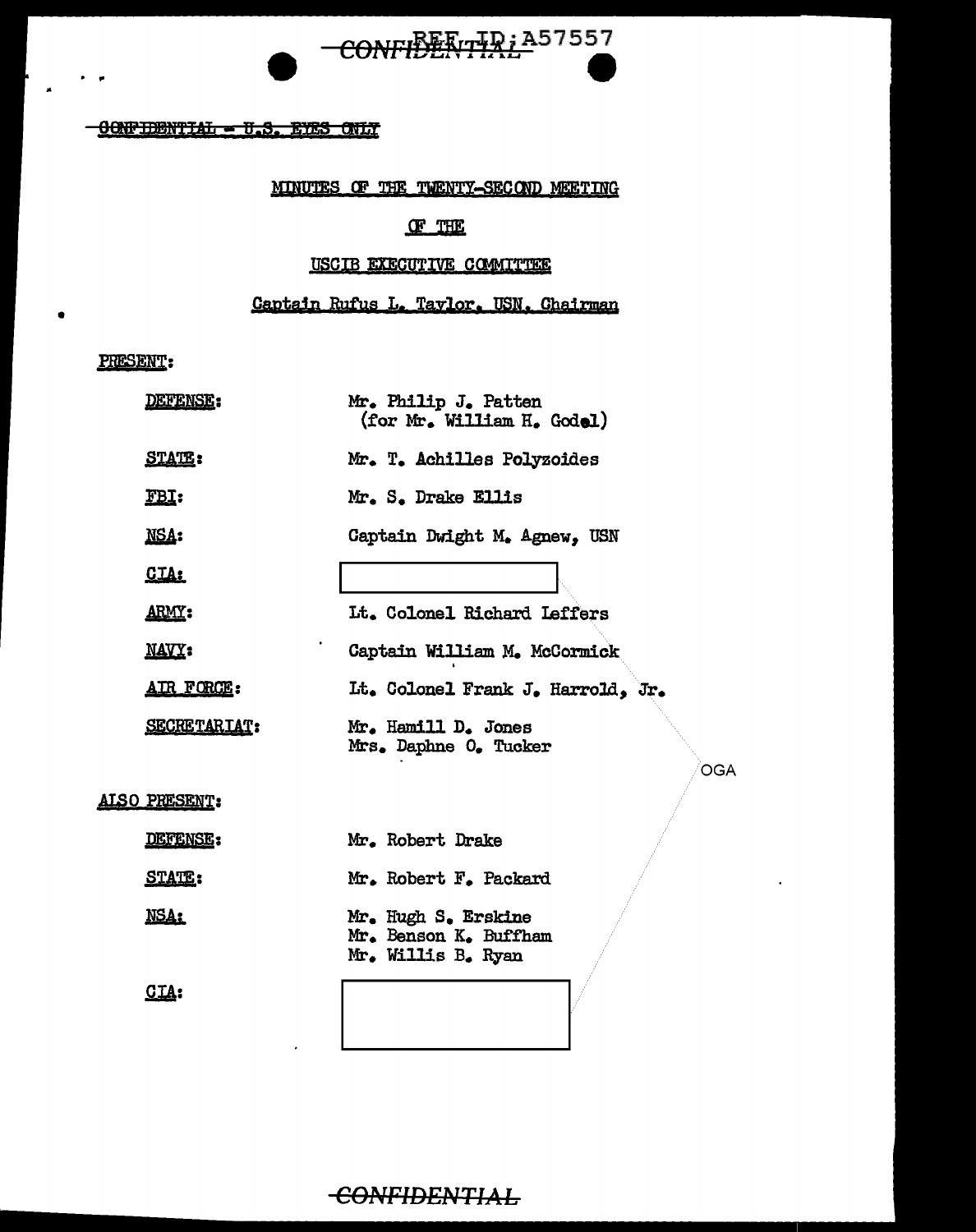CONFIBERTIALA57557

.. . . . . .

..

| ARMY:        | Lt. Colonel E.E. McBride<br>Mr. Richard Battey<br>Captain N.J. Campbell |
|--------------|-------------------------------------------------------------------------|
| <b>NAVY:</b> | LCDR Dora Davis                                                         |

AIR FORCE: Captain Allen T. Miller

COMMITTEE CHAIRMAN: Lt. Colonel Henry c. Simmons, USAF (Intelligence and Security)

The Twenty-second Meeting of the United States Comunications Intelligence Bnard Executive Committee was held at 1400 on 2 December 1954, in Room 2E *6et7,* The Pentagon, Washington 25, D.c •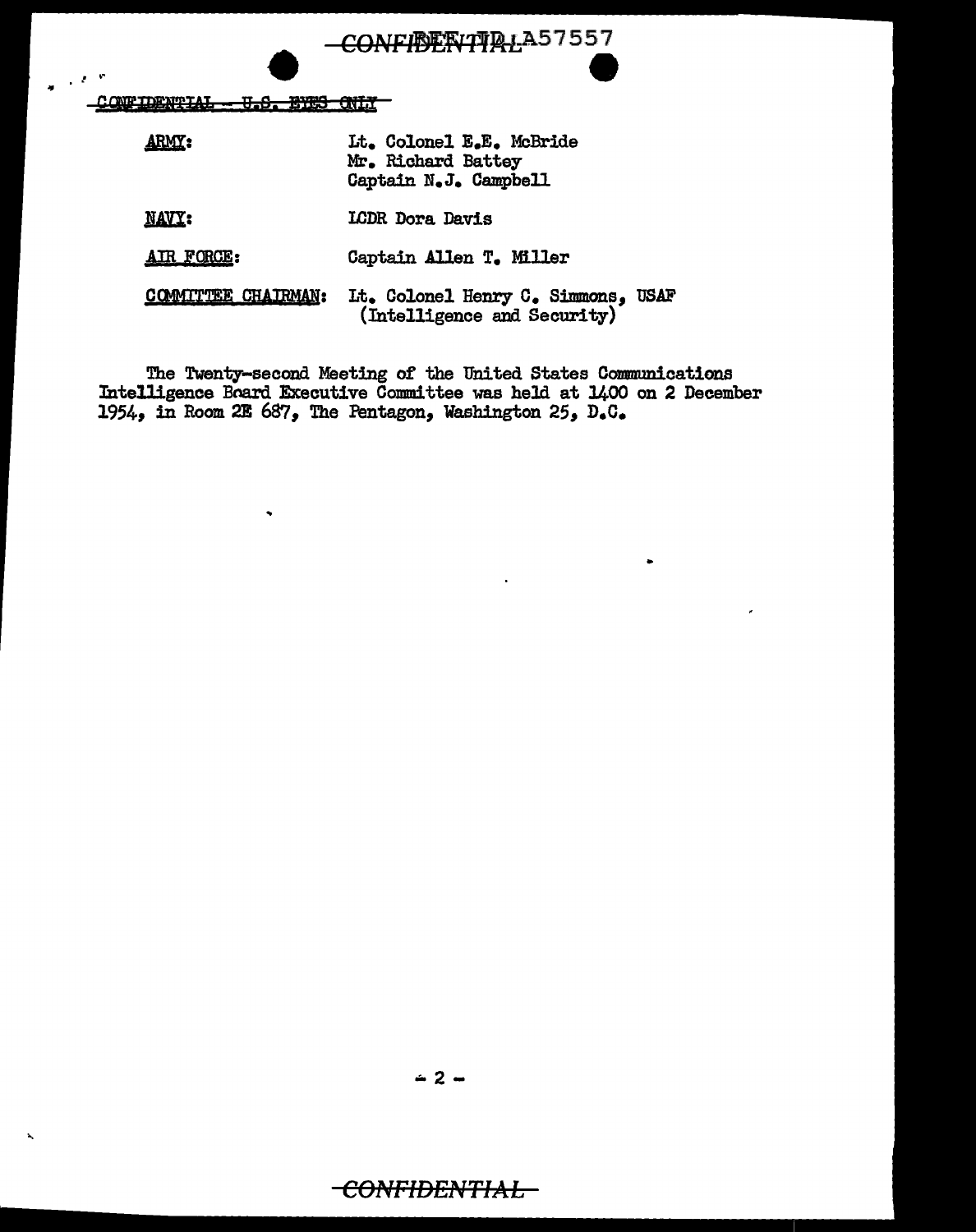



CONFIDENTIAL - U.S. EYES ONLY

#### SUBJECT NUMBER

- USCIB: *5.3/66*  Item 1 of the agenda for the 22nd Meeting of USCIBEC held on 2 December 1954.
- Subject: Approval of Final Minutes of the 18th, 19th, 20th, and 21st Meetings.

The Chairman invited comments on the subject minutes.

DECISION: (2 December 1954) USCIBEC approved the Final Minutes of the 18th, 19th, 20th, and 21st Meetings as written.

 $-4-$ 

USCIB: 5.3/66

# CONFIDENTIAL-